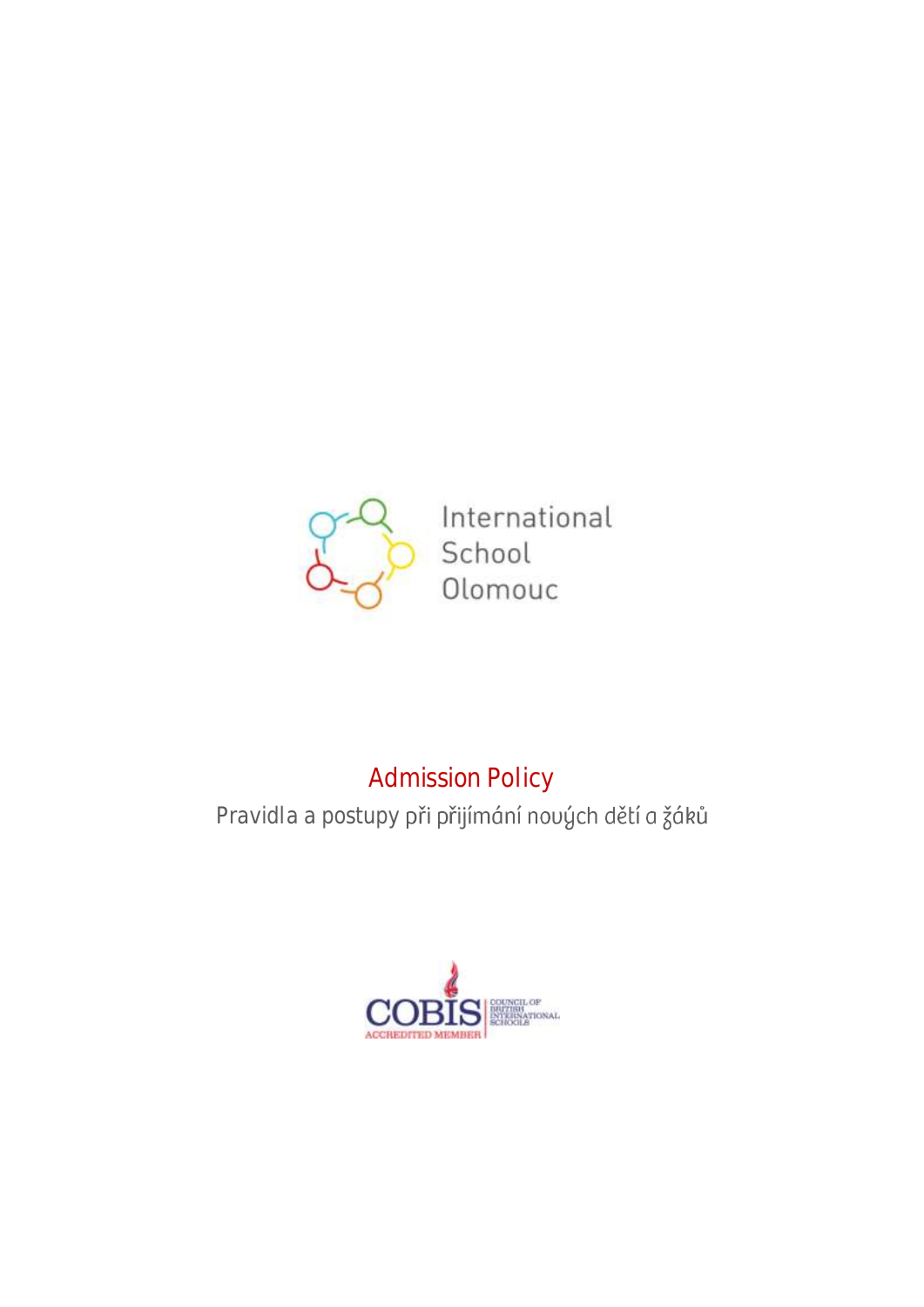

# **Admission Policy**

# (Pravidla a postupy při přijímání nových dětí a žáků)

School: Česko Britská Mezinárodní škola a Mateřská škola s.r.o., Sokolovská 76/6, 779 00 Olomouc

Policy Leader:

Mgr. Barbora Vraštilová

Date & Signature: 30/04/2020

ma

Checked and Authorised:

Petr Pospíšil, M.A. (Dunelm)

Date & Signature: 30/04/2020

Conclue Pela

Scope: This policy applies to the Whole school community.

| Effective from: | Effective to:    |
|-----------------|------------------|
| May 2020        | <b>Lune 2022</b> |

Date Due for review: January 2022.

Reviewed every two years.

#### Distribution list:

- 1. Proprietors
- 2. Head of School/ Head of Preschool / Deputies
- 3. Parents / Legal guardians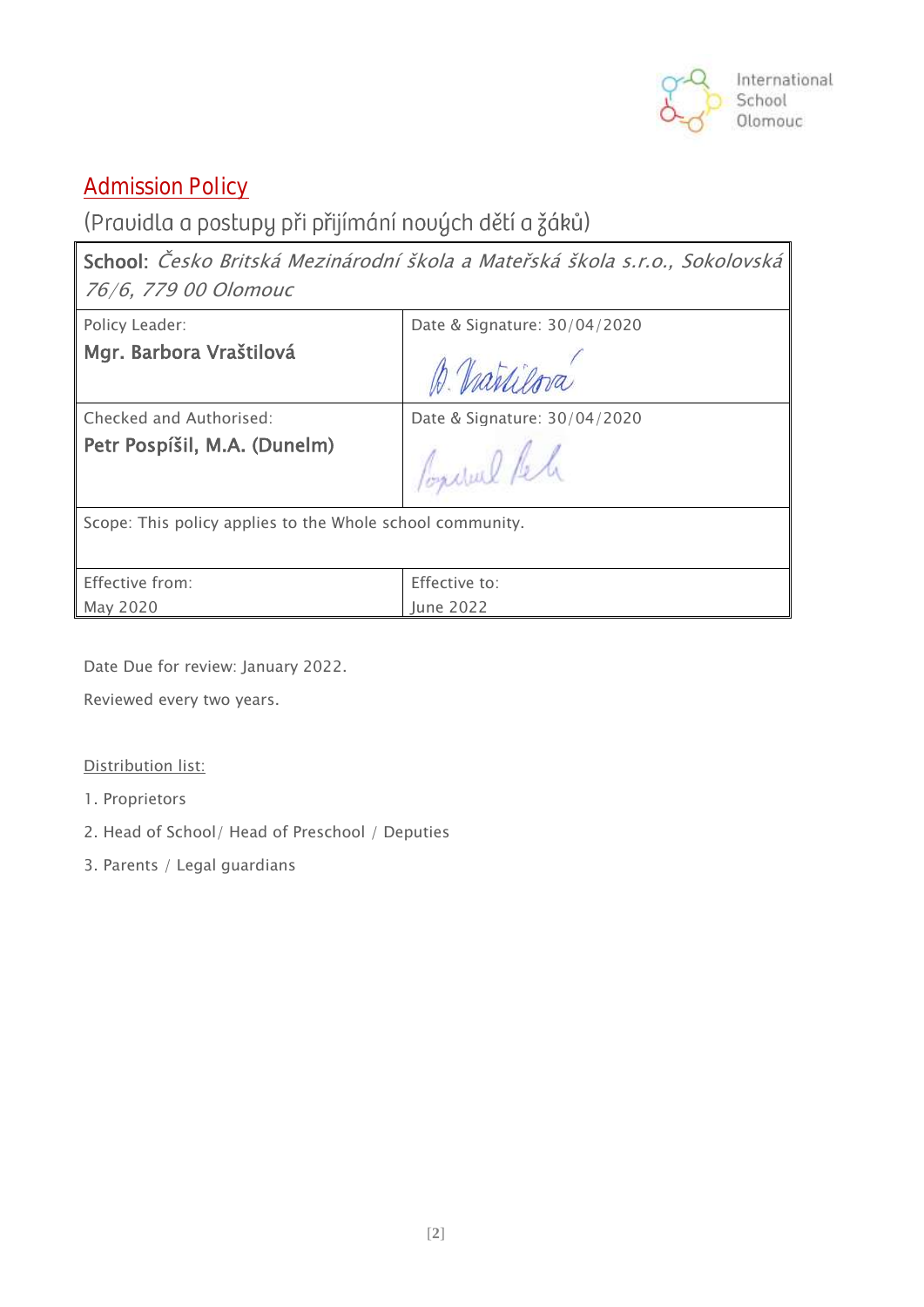

### **Admissions**

#### Admission and Placement of Students

The School accepts children without discrimination on the basis of sex, religion, race, or nationality. Admission and continued enrolment will be determined based on information obtained with respect to the:

- Potential of the applicant to benefit from the educational services available;
- Capacity of the School to meet the educational and social needs of the applicant.

The School reserves the right to deny admission or continued enrolment to any applicant if, in its opinion, there were reason to believe that admission or continued enrolment would not be in the best interest of the applicant, child enrolled or the School. Admission to the school and grade placement will be determined by the respective Head of School.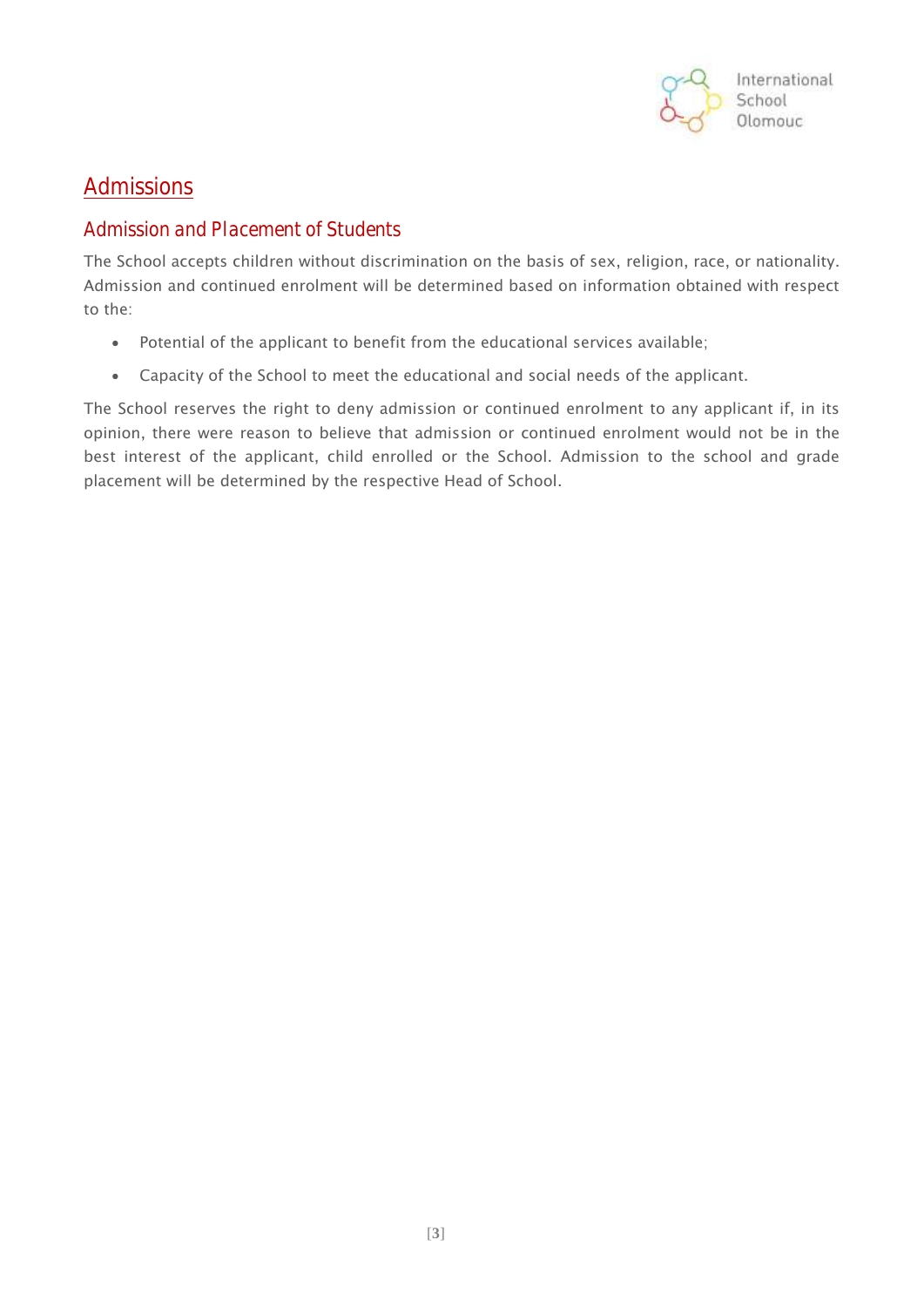

# Admission documents and procedure

Applicants are required to submit:

| <b>JUNIOR/SENIOR SCHOOL (Y1-Y9)</b> |                                                                                   | <b>PRESCHOOL (N-YR)</b>                                                                                                                                                                                                                     |  |
|-------------------------------------|-----------------------------------------------------------------------------------|---------------------------------------------------------------------------------------------------------------------------------------------------------------------------------------------------------------------------------------------|--|
| Admission Pack no. 1                |                                                                                   | Admission Pack no. 1                                                                                                                                                                                                                        |  |
|                                     | Completed, dated and signed application<br>form                                   | Completed, dated and signed application<br>$\bullet$<br>form                                                                                                                                                                                |  |
| $\bullet$                           | A copy of birth certificate or a copy of<br>the passport page with date of birth  | A copy of birth certificate or a copy of<br>$\bullet$<br>the passport page with date of birth                                                                                                                                               |  |
|                                     | Completed, dated and signed Fees<br><b>Registration Form</b>                      | Completed, dated and signed Fees<br>$\bullet$<br><b>Registration Form</b>                                                                                                                                                                   |  |
| Admission Pack no. 2                |                                                                                   | Starting<br>Completed<br>Nursery<br>$\bullet$                                                                                                                                                                                               |  |
| $\bullet$                           | Completed, dated and signed health                                                | Questionnaire                                                                                                                                                                                                                               |  |
|                                     | forms (including physical examination                                             | Admission Pack no. 2                                                                                                                                                                                                                        |  |
|                                     | from a local paediatrician)                                                       | Completed, dated and signed Personal<br>$\bullet$<br>file for Children in Preschool (including<br>physical examination from<br>a<br>local                                                                                                   |  |
| $\bullet$                           | Completed Language Background Survey                                              |                                                                                                                                                                                                                                             |  |
| $\bullet$                           | Official school records for the last two                                          | paediatrician)                                                                                                                                                                                                                              |  |
|                                     | years (translated into English or in<br>Czech)                                    | A proof of local address with the right to<br>stay in the Czech Republic document<br>(foreign nationals only)<br>Copy of health insurance card<br><b>or</b><br>$\bullet$<br>confirmation about health insurance<br>(foreign nationals only) |  |
|                                     | A proof of local address with the right to<br>stay in the Czech Republic document |                                                                                                                                                                                                                                             |  |
|                                     | (foreign nationals only)                                                          |                                                                                                                                                                                                                                             |  |
|                                     | Copy of health insurance<br>card<br>or<br>confirmation about health<br>insurance  |                                                                                                                                                                                                                                             |  |
|                                     | (foreign nationals only)                                                          | Admission Pack no. 3                                                                                                                                                                                                                        |  |
| Admission Pack no. 3                |                                                                                   | Completed, dated and signed Acceptable<br>$\bullet$                                                                                                                                                                                         |  |
| $\bullet$                           | Completed, dated and signed Acceptable                                            | <b>User Agreement</b><br>Completed, dated and signed Parent<br>$\bullet$<br>Handbook Acknowledgement                                                                                                                                        |  |
|                                     | <b>User Agreement</b>                                                             |                                                                                                                                                                                                                                             |  |
| $\bullet$                           | Completed, dated and signed Parent<br>Handbook Acknowledgement                    |                                                                                                                                                                                                                                             |  |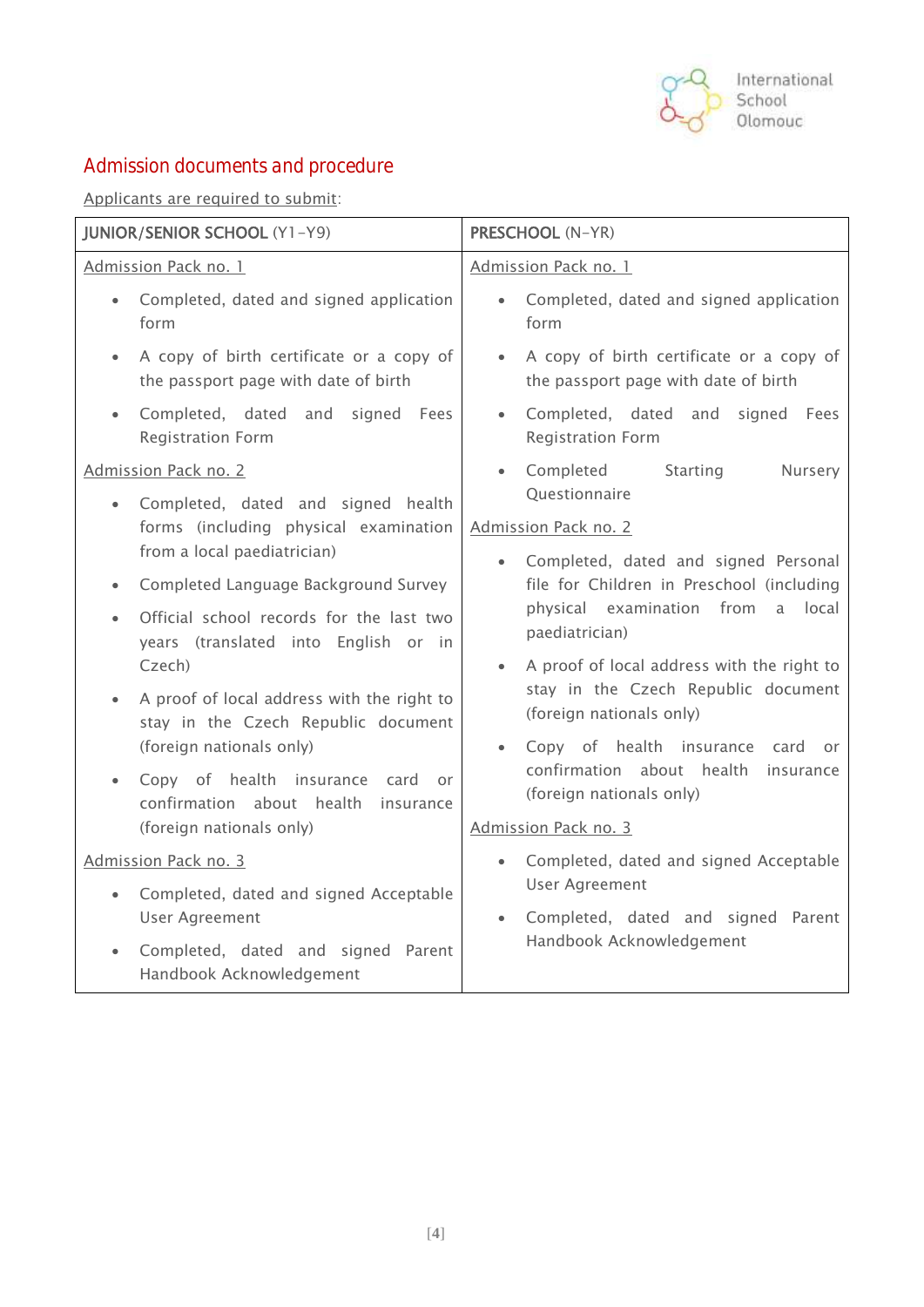

Admissions Procedure into Primary or Lower Secondary:

- 1. Parents / legal guardians contact the school via online form or via email or telephone to book a meeting with the Head of School/Deputy Head of School.
- 2. Head of School or Deputy Head of School conducts initial meeting and shows prospective parents / legal guardians around the school.
- 3. School sends to parents / legal guardians the admission pack no. 1.
- 4. If possible children have a trial half day or day in the respective classroom.
- 5. Parents / legal guardians submit completed, dated and signed Application Form.
- 6. Parents / legal guardians submit a copy of passport or a copy of birth certificate.
- 7. Parents / legal guardians submit completed, dated and signed Fees Registration Form.
- 8. School prepares decision on admission and a draft educational contract.
- 9. School sends to parents / legal guardians the admission pack no. 2, decision on admission and draft of educational contract.
- 10. Parents / legal guardians accept the offer of a place by sending an email to info@ischool.cz.
- 11. School & parents / legal guardians sign the educational contract.
- 12. School issues an invoice for payment of the admission fee & deposit.
- 13. Parents / legal guardians pay the admission fee and a deposit.
- 14. School sends to parents / legal guardians the admission pack no. 3.
- 15. Parents / legal guardians submit all other necessary admission documents.
- 16. Student may start schooling only after submission of the health form including the physical examination check conducted by a local doctor.

#### Admissions Procedure into Preschool:

- 1. Parents / legal guardians contact the school via online form or via email or telephone to book a meeting with the Head of Preschool / Preschool Head teacher.
- 2. Head of Preschool or Preschool Head teacher conducts initial meeting and shows prospective parents / legal guardians around the school.
- 3. Head of Preschool & parents / legal guardians fill in, date and sign the Protokol o podání žádosti o přijetí dítěte do mateřské školy and Žádost o přijetí dítěte do mateřské školy.
- 4. School sends to parents / legal guardians the admission pack no. 1.
- 5. If possible children have a trial half day in the respective classroom.
- 6. Parents / legal guardians submit completed, dated and signed Application Form.
- 7. Parents / legal guardians submit a copy of passport or a copy of birth certificate.
- 8. Parents / legal guardians submit completed, dated and signed Fees Registration Form.
- 9. Parents / legal guardians submit completed Starting Nursery Questionnaire.
- 10. School prepares decision on admission and a draft educational contract.
- 11. School sends to parents / legal guardians the admission pack no. 2, decision on admission and draft of educational contract.
- 12. Parents / legal guardians accept the offer of a place by sending an email to info@ischool.cz.
- 13. School & parents / legal guardians sign the educational contract.
- 14. School issues an invoice for payment of the admission fee & deposit.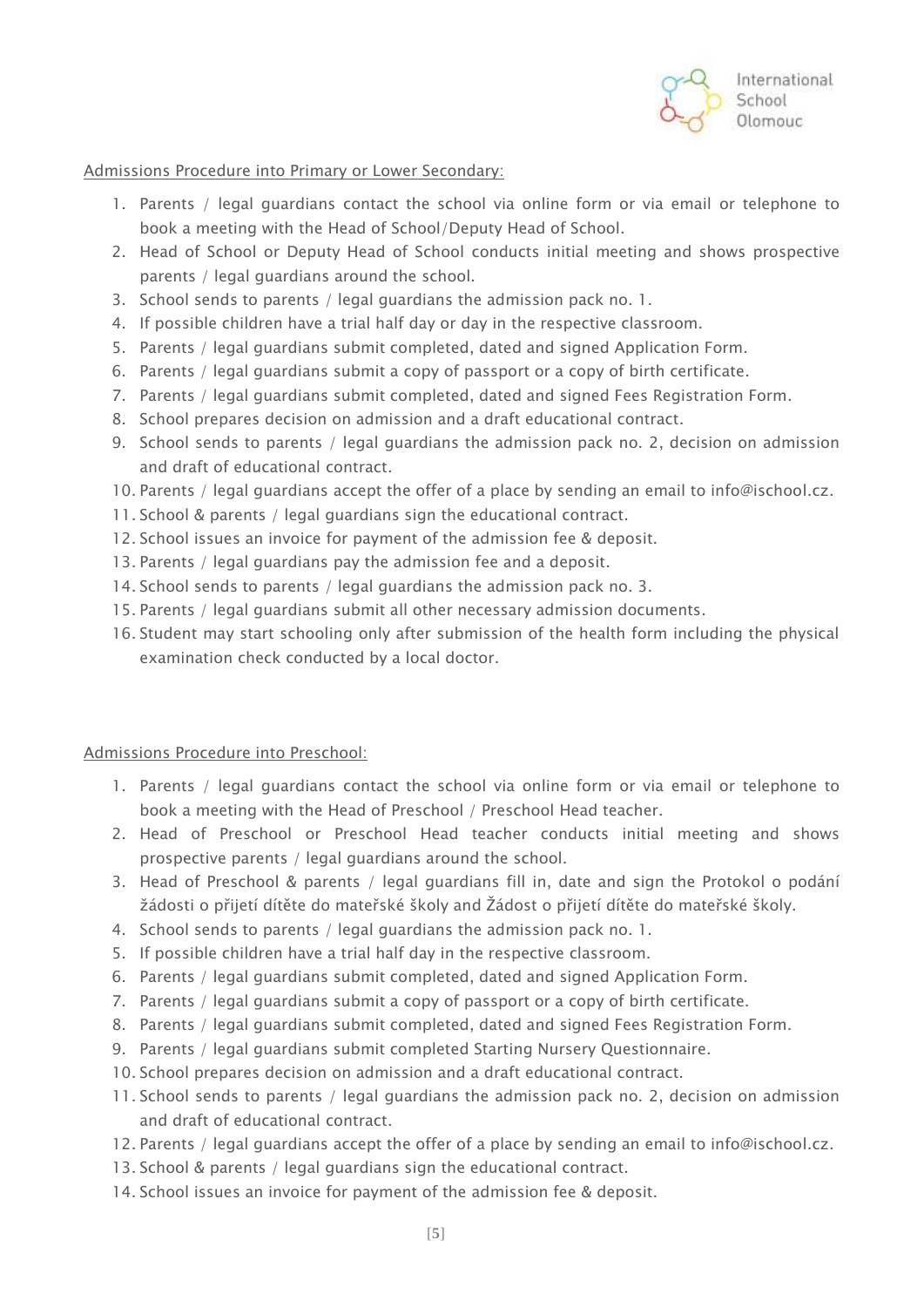

- 15. Parents / legal guardians pay the admission fee and a deposit.
- 16. School sends to parents / legal guardians the admission pack no. 3.
- 17. Parents / legal guardians submit all other necessary admission documents.
- 18. Student may start schooling only after submission personal file for children in preschool including the physical examination check conducted by a local doctor.

If a child cannot be enrolled due to a large number of students in the particular class, the student will be placed on the waiting list.

### Entrance Age Guidelines

Children who are 2 of age on or before September 1<sup>st</sup> of the year of entry can be admitted into Preschool. Children who are turning 2 during the first term of the year of entry can be admitted into Preschool after the approval of Head of Preschool. Students must be five of age on or before September 1<sup>st</sup> of the year of entry to be admitted into Junior School.

However, the school reserves the right to place a child in a class that is considered more appropriate for his/her level of maturity or language ability. This will be done only after consultations with the child's parents / legal guardians.

Students who are younger than the required age will be considered on an individual basis. The placement of individual students may be reviewed after a six-week trial period.

#### Health Records and Immunization

In order to ensure the health of your child and the other students at school, we require the completed Student Health Form (Junior/Senior School) and Personal File for Children in Preschool be forwarded to the school's office. The physical examination reports should be written in English or submitted in Czech. The physical examination has to be completed by a local paediatrician. This completed health forms must be submitted prior to admission. Admission is provisional until all required information is obtained. Those not complying will be notified in writing and may be suspended.

#### GENERAL INFORMATION REQUIRED

- All pertinent telephone numbers to use in case of illness or injury
- A medical health history on your child
- A medical release and signature for permission to treat, which gives us permission to request emergency medical assistance

All students are required to submit these records, completed in English or Czech, preferably before entering school. Families in transit will have a grace period of a maximum of 8 weeks. Admission is provisional until all required records are completed. Those not complying will be notified in writing and may be suspended if completed forms are not received by the school's office.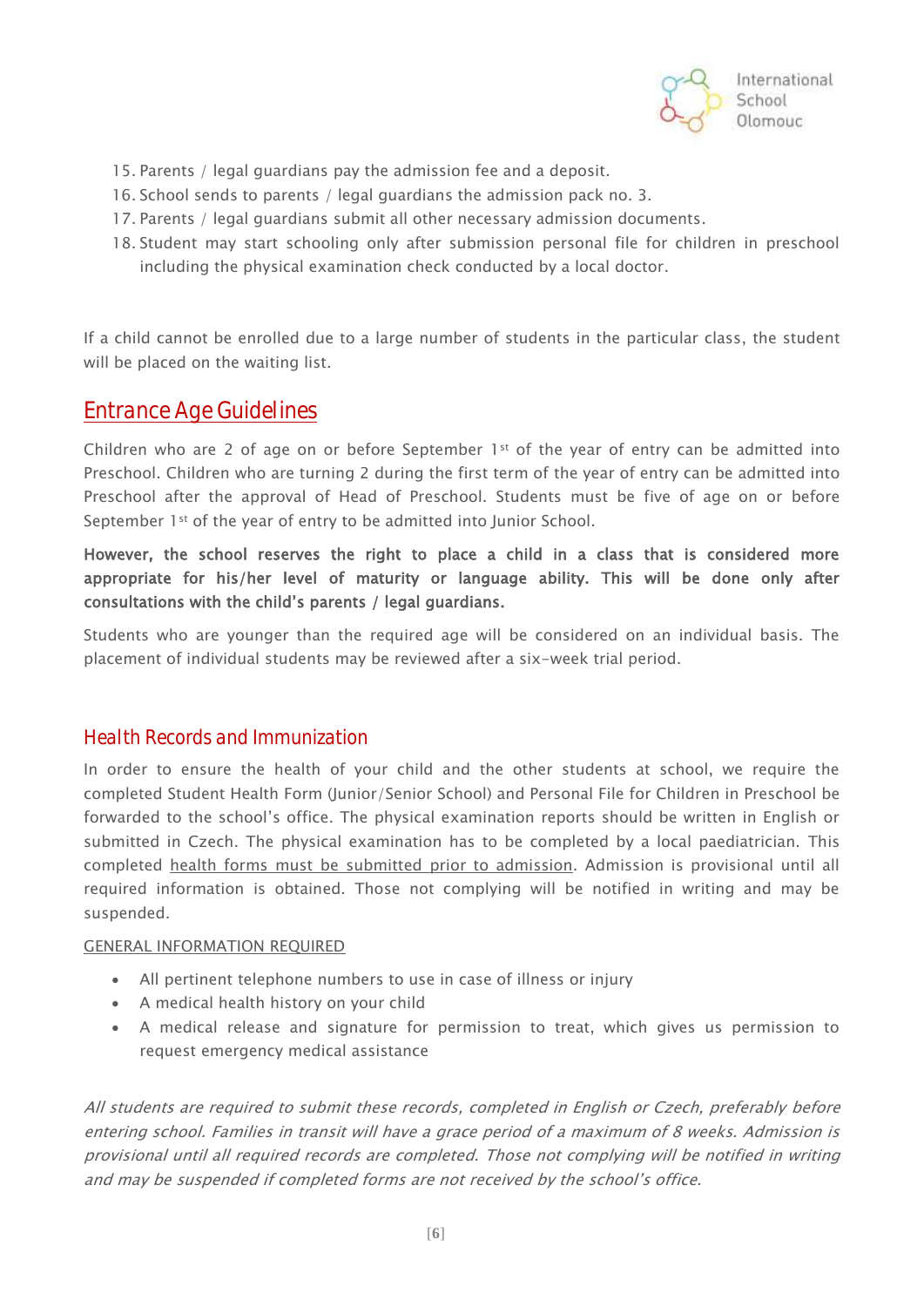

# Children with Special Educational Needs

International School Olomouc accepts children with special educational needs or disabilities including children who are gifted and talented. All children will be assessed to ensure that their needs can be met before a place is offered. Support provided beyond the school standard SEND programme may be provided at an additional cost.

### Children for whom English as a Second Language support is required (ESL)

International School Olomouc accepts children and pupils for whom English is a second language. If needed, additional English language support is provided. This support is included in the standard fee and may last for one, two or three terms depending on the level of support needed.

### Re-enrolment

Enrolment happens on a year on year basis but families do not have to re-apply each year. When transferring from preschool to primary, parents / legal guardians need to submit application for readmission into primary. The School reserves the right to decline re-enrolment if the specific needs of a child cannot be met in the next school year. Breaches of school regulations may lead to a refusal of re-enrolment (delays in payment of fees, serious misbehaviour, etc...)

Debts unpaid for one term will normally lead to the loss of admission rights for the following term.

### **Departure**

Parents / legal guardians should give two months' notice in writing of their child's departure from school to the respective Head of School stating the last date of school. If a family is not returning back in the new academic year parents / legal guardians must notify the Head in writing about such situation as well. For more details regarding re-enrolment and departure, please, see the Contract.

### Exclusions from Preschool, Primary or Secondary

According to School act number 561/2004, the Head of School / Head of Preschool may exclude a child in case of serious breaches of school regulations as well as wider legal framework. The Head of School / Head of Preschool may decide about permanent exclusion only after parent / legal guardians had been notified in writing about such possible exclusion and only if one of the following applies:

a/ the child is not attending the school for the period longer than two weeks and the parent did not excuse the child according to the procedures outlined in the parent handbook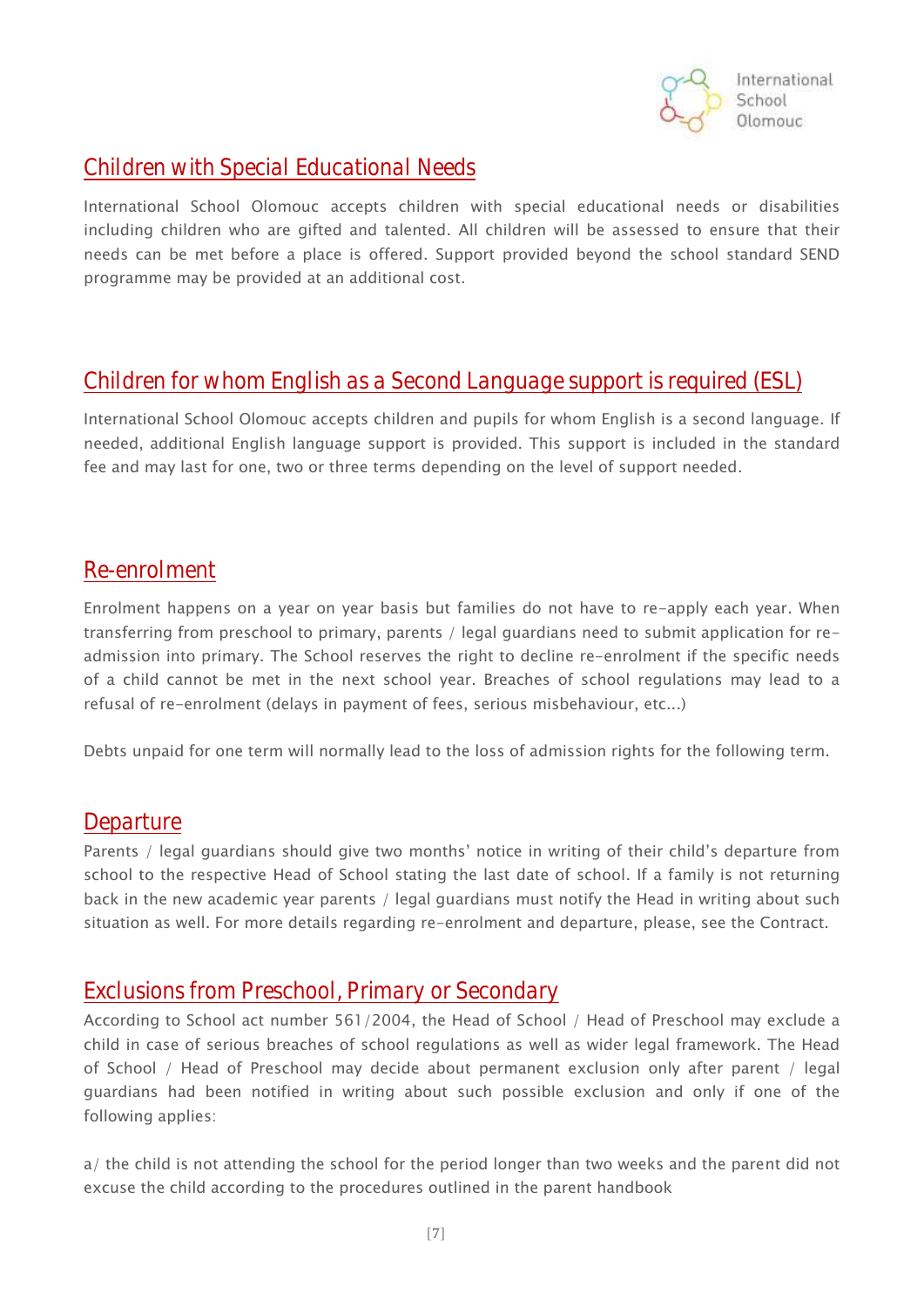

b/ the parent/legal guardian seriously and repeatedly breaches the school's regulations

c/ interruption of attendance is recommended by a doctor or an outside agency

d/ in case the parent/legal guardian has not paid the school fees or lunch fees in the due date and did not seek to agree on a different date with the Head of School / Head of Preschool

The school proprietors reserve the right to exclude a child permanently without delay only in exceptional circumstances and after consultation with the Head of School / Head of Preschool in order to prevent serious misconduct that may result in harming the school community or in case of breaches of legal regulations.

# TUTION FEES AND OTHER FEES

#### Tuition and Other Fees

Tuition fee is set for the entire academic year and it is broken down into three instalments payable at the beginning of each term following the issue of an invoice. The invoice shall include the tuition fee per term and the due dates of payment.

In exceptional circumstances *Special Payment Plans* may be granted. Based on demonstrated need, a Special Payment Plan may be granted upon written request to the School's Office (i.e. monthly or yearly payments). One of the proprietors must approve and sign all Special Payment Plans.

Unless you have applied for and been granted in writing a Special Payment Plan all outstanding payments after 30 days following the due date stated in the bill will be subject to a fine in the amount of 1 500 CZK and will be surcharged each calendar day at the rate of 0.06% of the amount owed. These conditions also apply to other payments such as school meals, after school club and other activities. If there is an unpaid balance, you will receive periodic statements reflecting the current balance owed, accumulated surcharges, and any payments made to date.

During the spring term the school issues a deposit invoice in the amount of 10 000 CZK to all registered students. This deposit is to reserve a place in the next academic year. If the student does not start classes in next academic year we do not provide refund of this fee and the funds are used to cover administrative expenses. All deposits are deducted fully from the next year's school fees bill. For new students, an initial *administration fee* (5 000 CZK) is also due.

#### Tuition and Other Refunds

Once the child commences an academic term the tuition is not refundable and the school fees for the whole term are due for payment. Any refunds of the tuition fees can be made under special circumstances (e.g. death of the pupil, etc…). Only the proprietors can authorise such refunds.